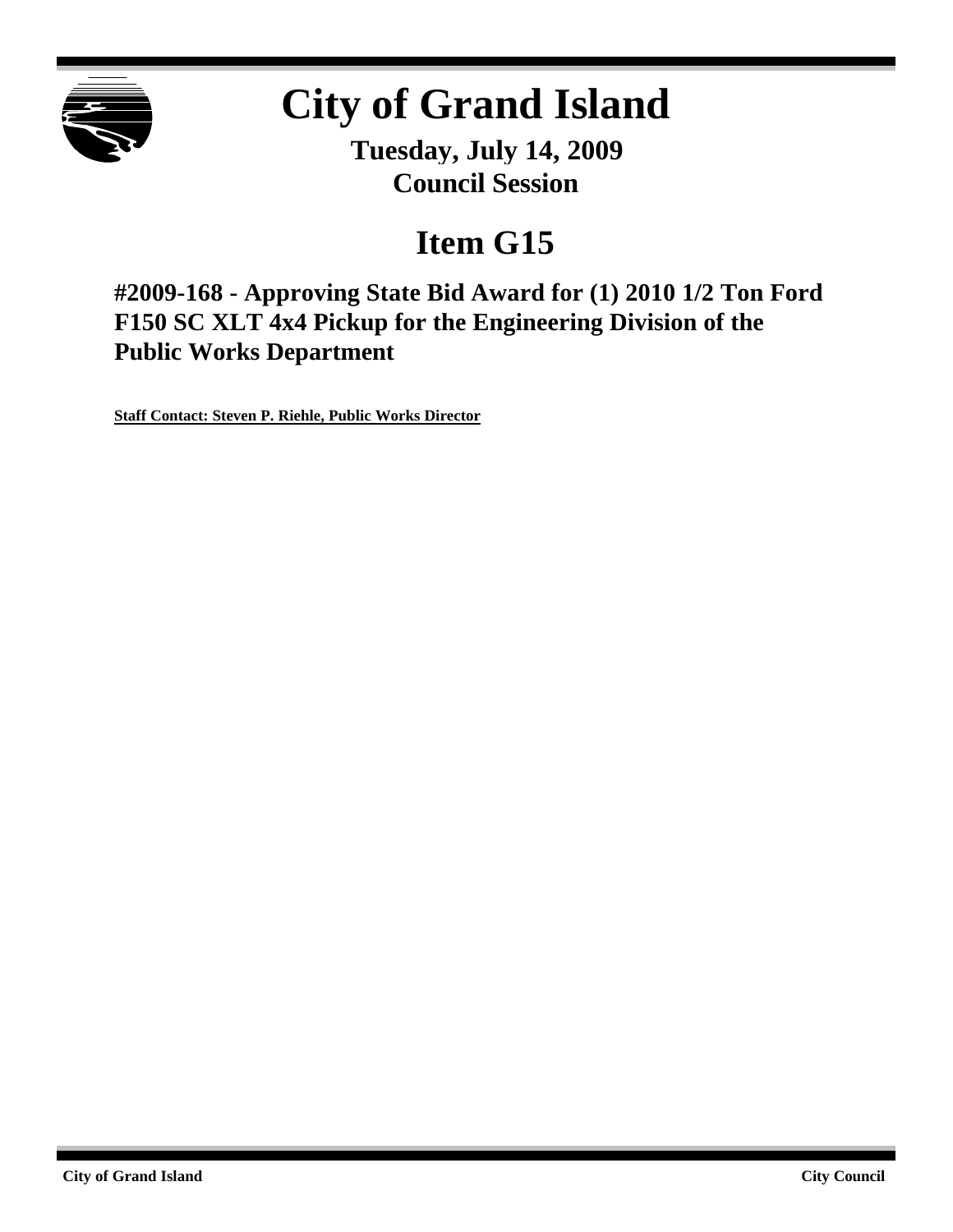# **Council Agenda Memo**

| From:           | Steven P. Riehle, Public Works Director                                                                                                      |
|-----------------|----------------------------------------------------------------------------------------------------------------------------------------------|
| <b>Meeting:</b> | July 14, 2009                                                                                                                                |
| Subject:        | Approving State Bid Award for (1) 2010 1/2 Ton Ford<br>F150 SC XLT 4x4 Pickup for the Engineering Division<br>of the Public Works Department |
| Item $#$ 's:    | $G-15$                                                                                                                                       |
| $Presenter(s):$ | Steven P. Riehle, Public Works Director                                                                                                      |

### **Background**

The Engineering Division of the Public Works Department budgeted for a pickup to be used in field operations for sanitary sewer construction inspection and surveying for the division. The approved FY 2009 budget included \$29,000.00 in funds for the purchase. During budget discussions with Administration, the dollar amount was lowered to \$24,000.00.

#### **Discussion**

The proposed vehicle was scaled back to stay under budget.

The vehicle specifications awarded under State of Nebraska Contract # 12311 OC meet all of the requirements for the Engineering Division vehicle. Anderson Ford Lincoln Mercury of Lincoln, Nebraska submitted a bid with no exceptions in the amount of \$22,731.00. There are sufficient funds for this purchase in Account No. 10033001-85625.

## **Alternatives**

It appears that the Council has the following alternatives concerning the issue at hand. The Council may:

- 1. Move to approve
- 2. Refer the issue to a Committee
- 3. Postpone the issue to future date
- 4. Take no action on the issue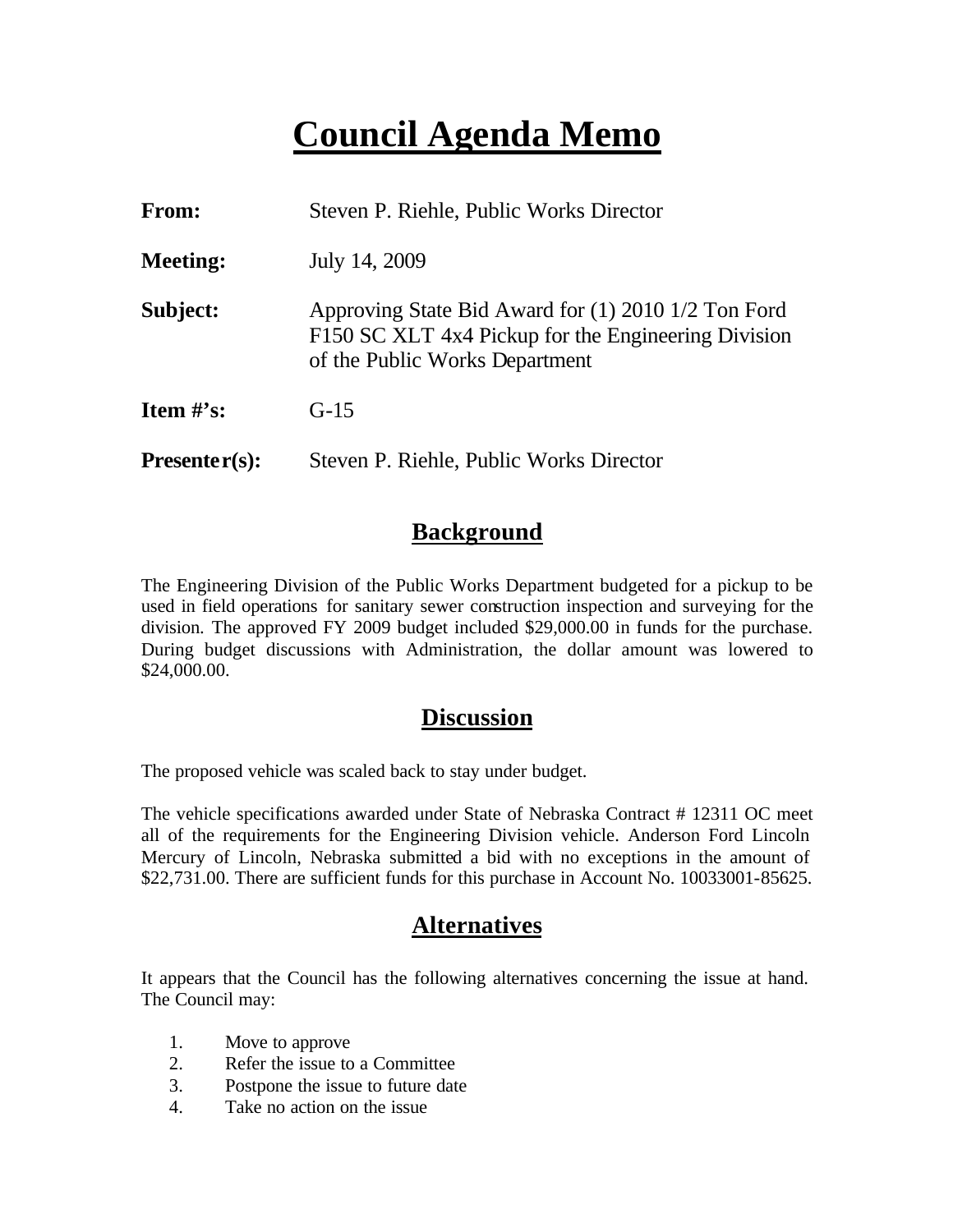# **Recommendation**

Public Works Administration recommends that the Council approve the State Bid Award to Anderson Ford Lincoln Mercury in the amount of \$22,731.00 for the 2010 Model Ford F150 SC XLT 4x4 pickup for the Engineering Division of the Public Works Department.

### **Sample Motion**

Move to approve the State Bid Award to Anderson Ford Lincoln Mercury in the amount of \$22,731.00 for the 2010 Model Ford F150 SC XLT 4x4 pickup for the Engineering Division of the Public Works Department.